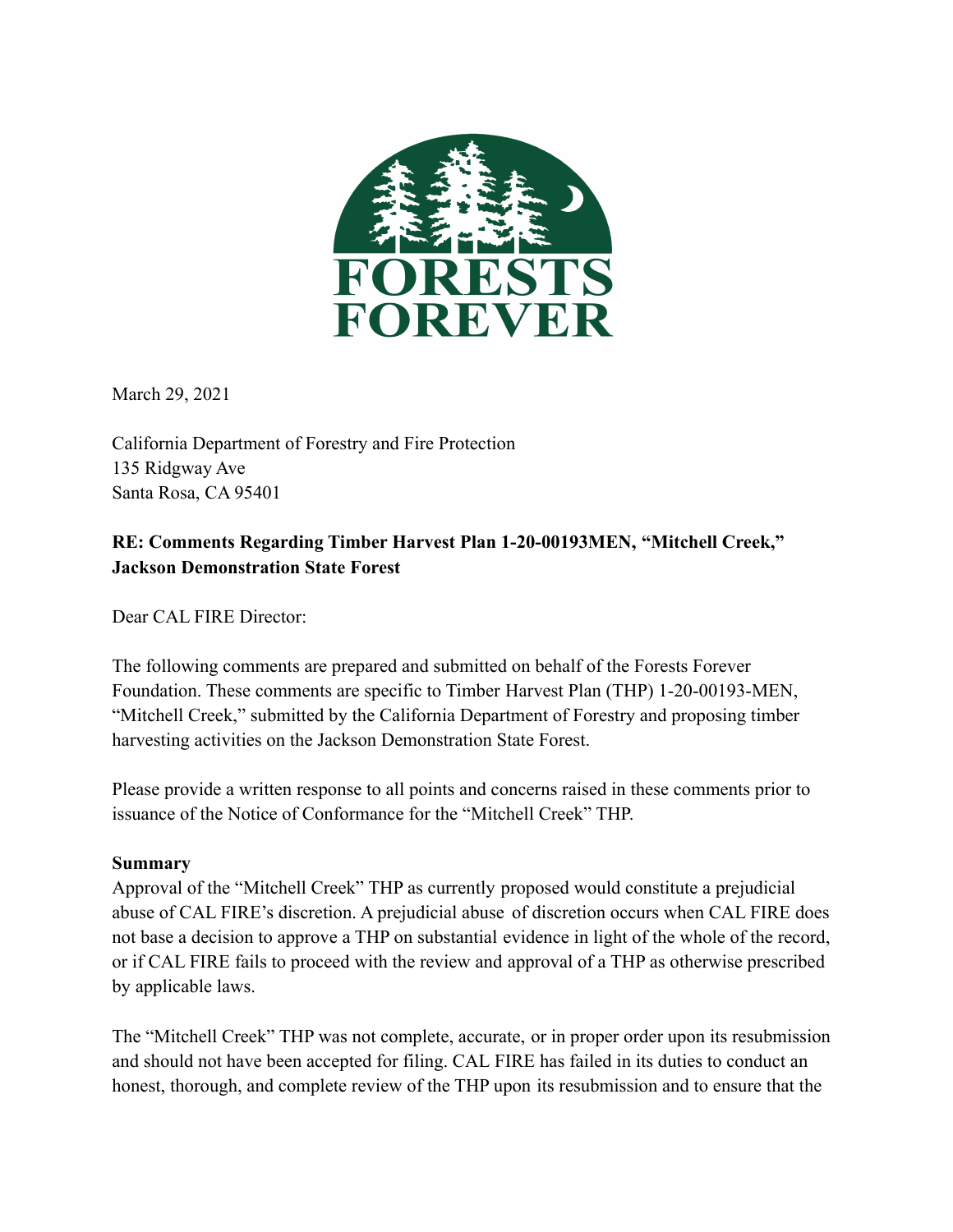THP it circulated to the other trustee review team agencies and the public for inspection and comments was complete, accurate, and in proper order.

CAL FIRE has abused its discretion by allowing the "Mitchell Creek" THP to proceed through the review process as resubmitted, and has deprived trustee state agencies and the public of the opportunity to provide meaningful input and comments on a true, accurate, complete and correct Timber Harvest Plan.

The "Mitchell Creek" THP itself fails to provide necessary information about the nature and characteristics of the forest stands proposed for timber harvest and how the proposed silvicultural applications will alter those forest stands. The "Mitchell Creek" THP is therefore incomplete and inadequate to allow meaningful assessment of potentially significant, adverse impacts on the environment.

Finally, the "Mitchell Creek" THP fails to adequately represent, consider, or analyze potentially significant adverse cumulative impacts to recreation resources that will occur from implementation of the THP. The "Mitchell Creek" THP also fails to provide evidence that the RPF considered, or conducted any analysis or investigations to implement and comply with the provisions of the Jackson Demonstration State Forest Management Plan's Recreation Management Plan when assessing potentially significant adverse and cumulative impacts to recreation.

### **Baseline, Setting, and Timber Harvest Activities as Proposed**

The "Mitchell Creek," THP is located within the Mitchell Creek, Hare Creek, and Caspar Creek State Planning Watersheds. The THP is located on the State of California's Jackson Demonstration State Forest and is boarded on the west of the State of California Department of Recreation's Jughandle State Natural Reserve.

The "Mitchell Creek" THP proposes timber harvesting and related activities on a total of 542 acres, which includes 419 acres of selection silviculture harvest, 14 acres of harvest in a Special Treatment Area (STA), and 109 acres of fuelbreak/defensible space harvest activities. Forested areas within the THP boundary are characterized as being Site Class II and III timberlands dominated by coast redwood and Douglas-fir trees.

# **The CAL FIRE Review and Review Procedure for the "Mitchell Creek" THP was Flawed and Improper**

CAL FIRE has abused its discretion by failing to conduct a thorough, complete, and proper review of the "Mitchell Creek" THP upon submission after the THP was withdrawn under a different number. CAL FIRE has also abused its discretion by failing to reject the THP upon resubmission under the current THP number and returning it as unacceptable for filing on the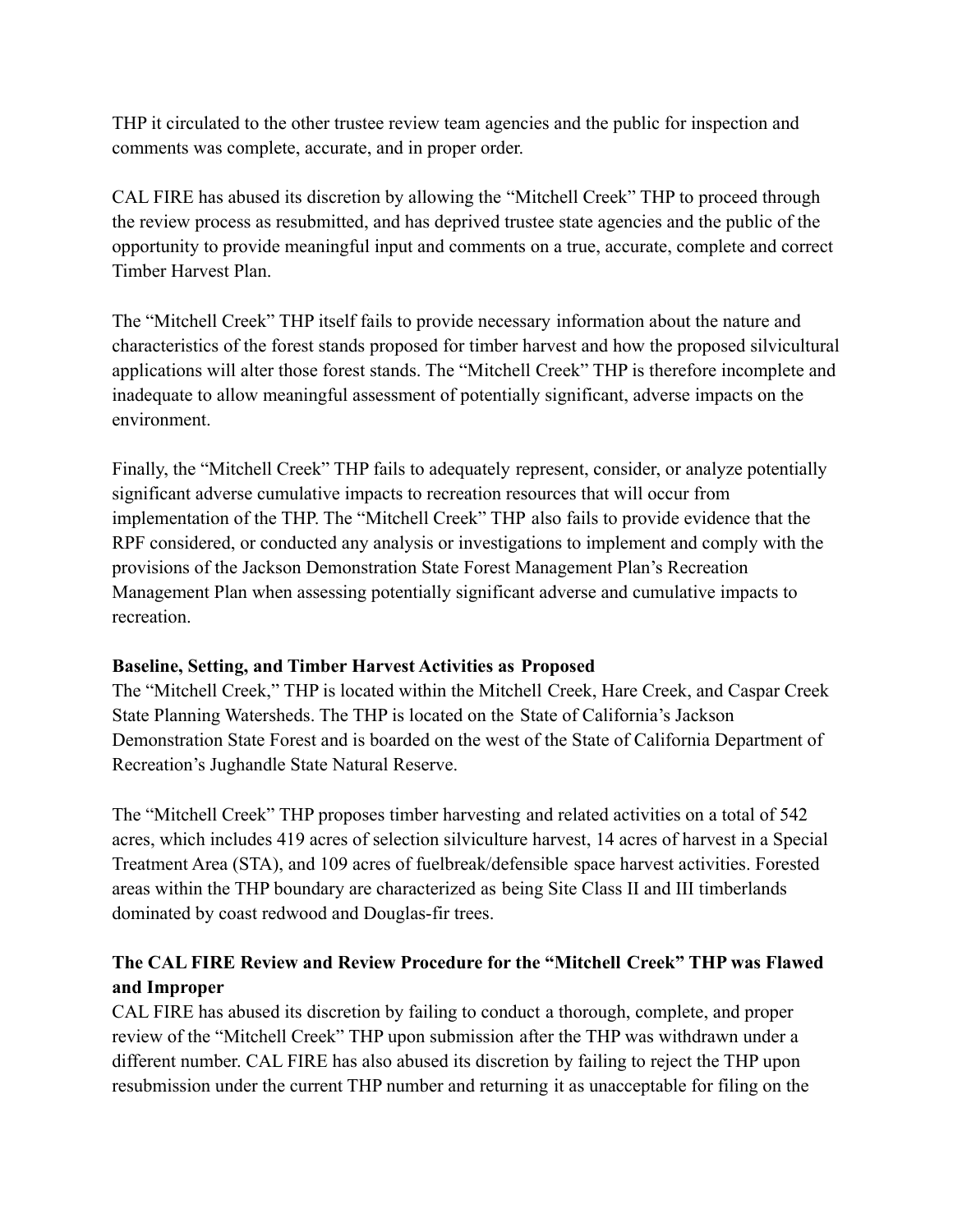basis that the THP was incomplete, inaccurate and not in proper order upon resubmission as required by the Forest Practice Rules.

The "Mitchell Creek" THP upon its initial submission was assigned THP number 1-20-00168-MEN. According to information on the CalTrees website, the THP was subsequently withdrawn by the RPF on 10/23/2020. No record attachment documents remain on the CalTrees website for THP 1-20-00168-MEN, not even the Withdrawal Request Letter, which would inform the reviewing public why the THP was withdrawn from the review process.

The "Mitchell Creek" THP was resubmitted on 11/03/2020 and was assigned its present number, 1-20-00193-MEN. According to the information on the CalTrees website, the initial intake was conducted by CAL FIRE and the determination made to file the THP and continue with the review team process on 11/12/2020. CAL FIRE review team staff determined that the THP as resubmitted was acceptable for filing, that review could proceed, and a Pre-harvest Inspection could be scheduled and conducted.

Pursuant to the California Forest Practice Rules at 14 CCR 1037, the CAL FIRE director, "shall determine if the plan is accurate, complete and in proper order, and if so, the plan shall be filed." However, 14 CCR 1037 also provides, "When the Director finds a plan inaccurate, incomplete or otherwise not in proper order, the plan shall be returned to the submitter with written specifications of the deficiencies."

How it is possible that the CAL FIRE review team and director were able to determine that the "Mitchell Creek" THP was "accurate, complete, and in proper order," upon its resubmission on 11/03/2020 based on the contents of the THP and the supporting documentation in the THP record is simply mind-blowing.

A laundry list of deficiencies that should have indicated to the CAL FIRE review team and director that the "Mitchell Creek" THP was not in fact complete, accurate, or in proper order upon its submission on 11/03/2020 have since come to light as needing to be addressed by the RPF. Many of these deficiencies were not identified by the CAL FIRE review team staff until the scheduling and attempted conducting of the second review team meeting for the THP on 03/04/2021.

On March 4, 2021, the Review Team Chair identified 14 separate deficiencies in the "Mitchell Creek" THP that constitute incompleteness, inaccuracies, and a lack of proper order of the contents of the THP. These issues include but are not limited to:

Issue #1: failure to accurately characterize and identify the Special Treatment Area (STA) as State Parks, Jughandle State Natural Reserve, and to identify the 200-foot STA buffer in Section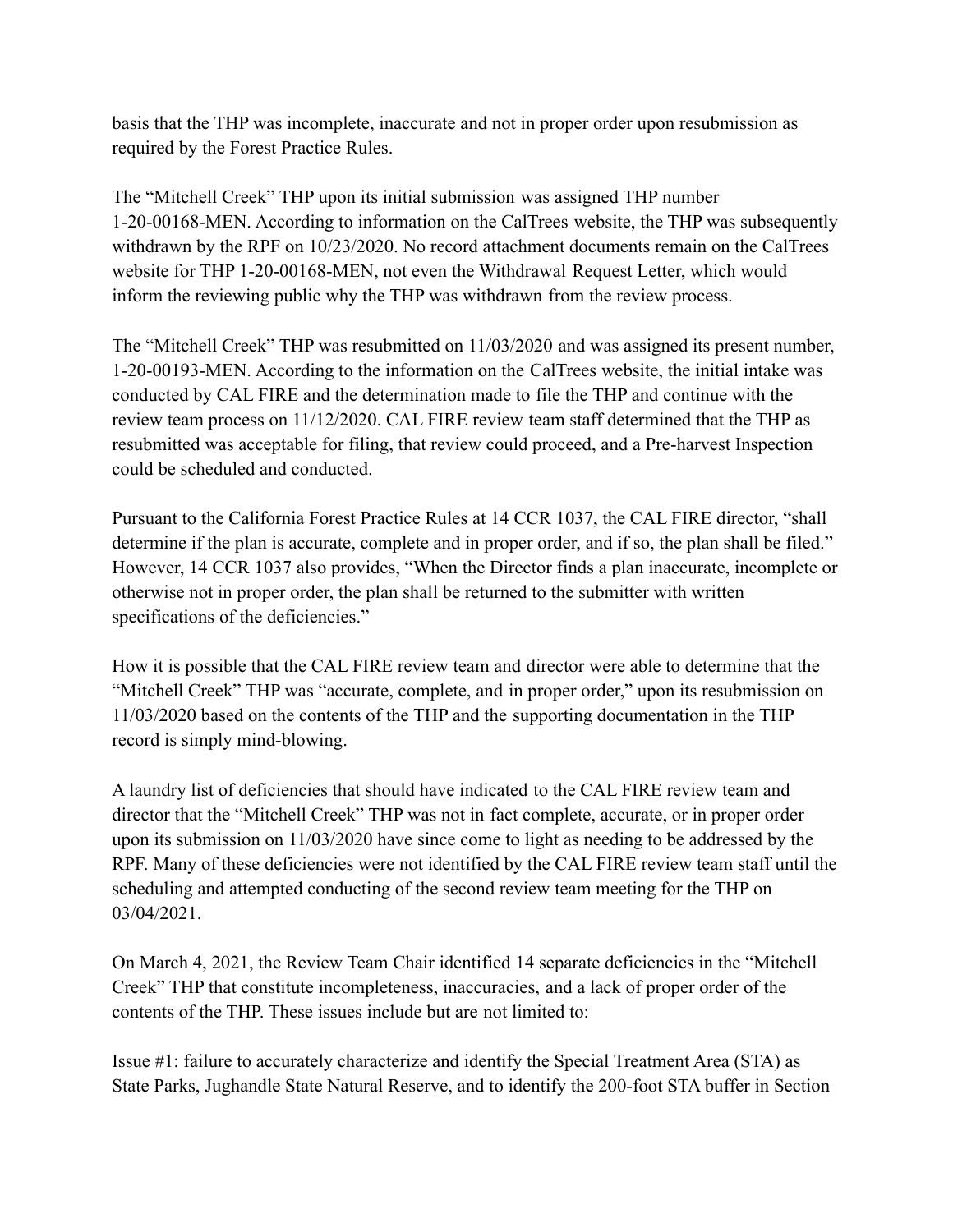I, Item #7(b) of the THP; Issue #5: Failure to answer questions (j)-(m) in Section II, Item #24 on pages 35-36 of the THP; Issue #6: Failure to answer question (u) in Section II, Item #24 on page 37 of the THP. (CAL FIRE Second Review Letter, 03/04/2021)

To be clear, the RPF not only failed to accurately identify and characterize the Special Treatment Area and its 200-foot buffer for a California State Parks unit adjacent to the THP area in Section I, the legal description and information for the THP, but also failed to fully and properly complete and fill out the THP form for Section II that constitutes enforceable operational provisions of the proposed project.

Yet somehow the CAL FIRE review team staff found the "Mitchell Creek" THP to be complete, accurate, and in proper order upon resubmission and to be acceptable for filing, distribution to trustee state agencies and the public, and the scheduling and conducting of the Pre-Harvest Inspection. Deficiencies that should have warranted rejection of the THP upon resubmission and placing it on a Return-Hold were not identified by CAL FIRE review team staff until four months after the THP was resubmitted.

These are just a few examples of how the "Mitchell Creek" THP was not complete, accurate, or in proper order upon its submission, and the examples eventually brought to light by CAL FIRE's Review Team Chair at Second Review are not the only examples.

Both the California Department of Fish and Wildlife and the California Department of Parks and Recreation raised numerous questions and made numerous recommendations aimed at addressing the fact that the THP was not complete, accurate, or in proper order throughout the various stages of the review process.

CAL FIRE's error in failing to do its due diligence to conduct a thorough inspection of the THP upon its resubmission is not without significant adverse consequences. Based on information provided on the CalTrees website, over 100 public comments on the "Mitchell Creek" THP were received by CAL FIRE between 11/17/2020 and 03/04/2021, the date of the initially scheduled second review team meeting during which 14 deficiencies in the THP were identified as needing to be addressed.

Every single member of the public responsible for the over 100 public comment letters on the "Mitchell Creek" THP during this time period was deprived of the opportunity to review, and provide meaningful public comment on a THP that was complete, accurate, and in proper order. Again, the RPF failed to even completely and properly fill out the THP form for Section II, the most important section of the THP, containing the enforceable operational provisions that would apply.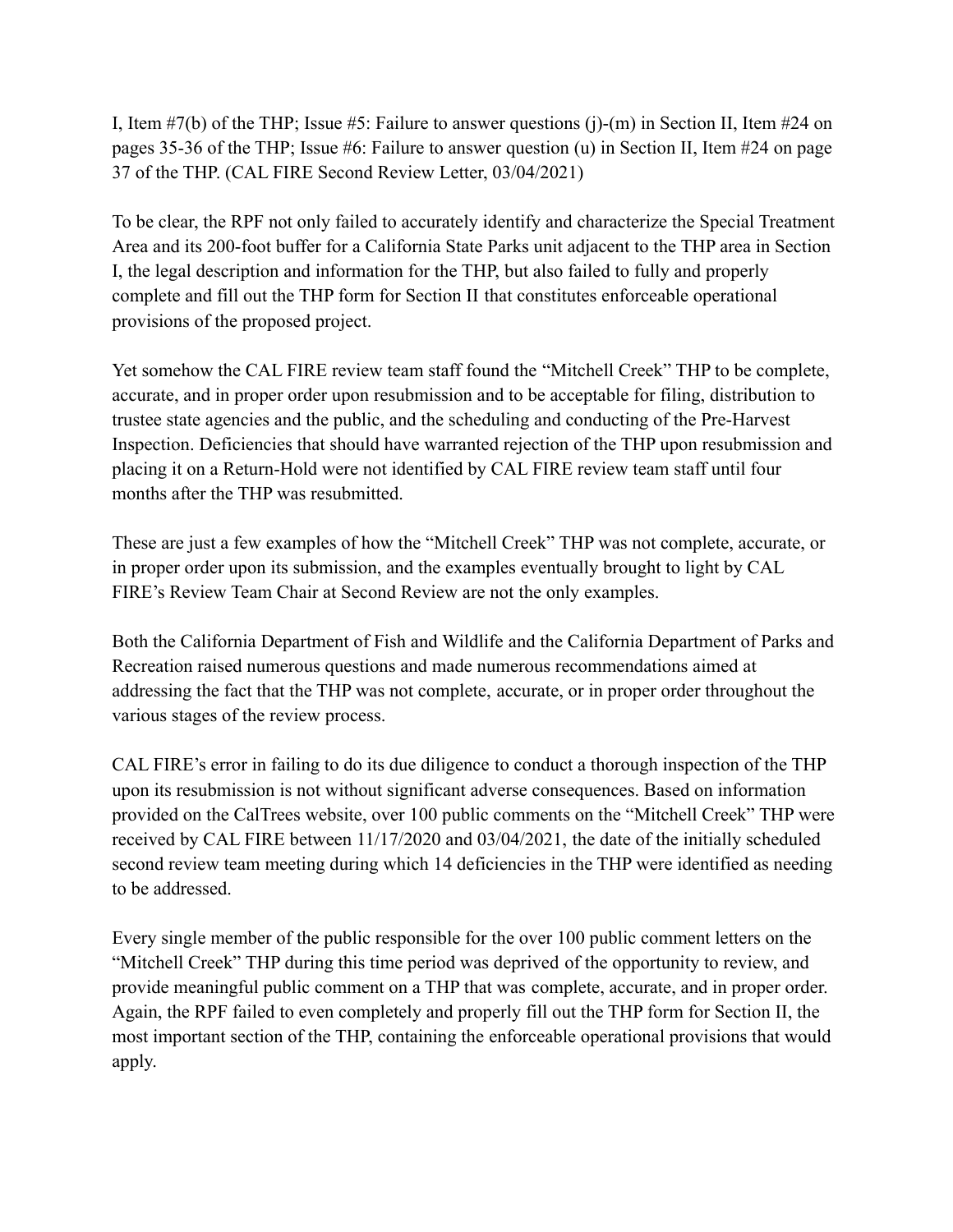The public, as well as trustee reviewing state agencies including the California Department of Parks and Recreation, the California Department of Fish and Wildlife, and the North Coast Regional Water Quality Control Board, were all deprived of the opportunity to review, inspect, and engage in ensuring that the "Mitchell Creek" THP would avoid significant, adverse, direct and cumulative impacts on the environment because the THP as circulated by CAL FIRE was incomplete, inaccurate, and not in proper order upon resubmission and its filing and circulation for further review and inspection violate the requirements of 14 CCR 1037.

The RPF responses to the 14 second review issues raised by the CAL FIRE Second Review Team Chair on 03/04/2021 were dated 03/12/2021 and, according to information on the CalTrees website, were received by CAL FIRE and made available for public inspection on 03/15/21. The CAL FIRE Review Team Chair then recommended the "Mitchell Creek" THP for approval on 03/18/21. The public comment window for the "Mitchell Creek" THP closed on 03/29/2021.

The version of the "Mitchell Creek" THP that was available for agency and public comment and inspection was not complete, accurate, or in proper order for four months of the review process. Once those deficiencies were addressed by the RPF, other trustee state review agencies and the public were only allotted 15 total days to inspect, review, and write comments on the revised, presumably complete, accurate and properly ordered THP before the public comment closed.

CAL FIRE has abused its discretion by failing to faithfully discharge its duties as specified in the Forest Practice Rules as the lead review team agency for the "Mitchell Creek" THP by accepting the resubmitted "Mitchell Creek" THP for filing instead of returning it to the RPF as incomplete, inaccurate and not in proper order. This abuse of discretion has harmed other trustee reviewing state agencies and the public at large by depriving them of the ability to meaningful inspect, review, and comment on a complete, accurate, and properly-ordered document until the last possible moment and phase of the THP review process.

# **Insufficient Information Presented about Forest Stand Characteristics to Ensure Proper Application of Proposed Silvicultural Methods**

The "Mitchell Creek" THP fails to present necessary information about the pre-harvest condition and characteristics of commercial conifer tree species that would allow a reviewer of the THP or an enforcement inspector to determine if proposed silvicultural prescriptions will be properly applied.

Section III, page 99 of the THP under "Vegetation and Stand Conditions," states that the conifer component of the timber stand is dominated by redwood and Douglas-fir. No information about the current age or ages within the stand is presented. No information about recent harvest history and the spacing and distribution of commercial conifer tree species is presented.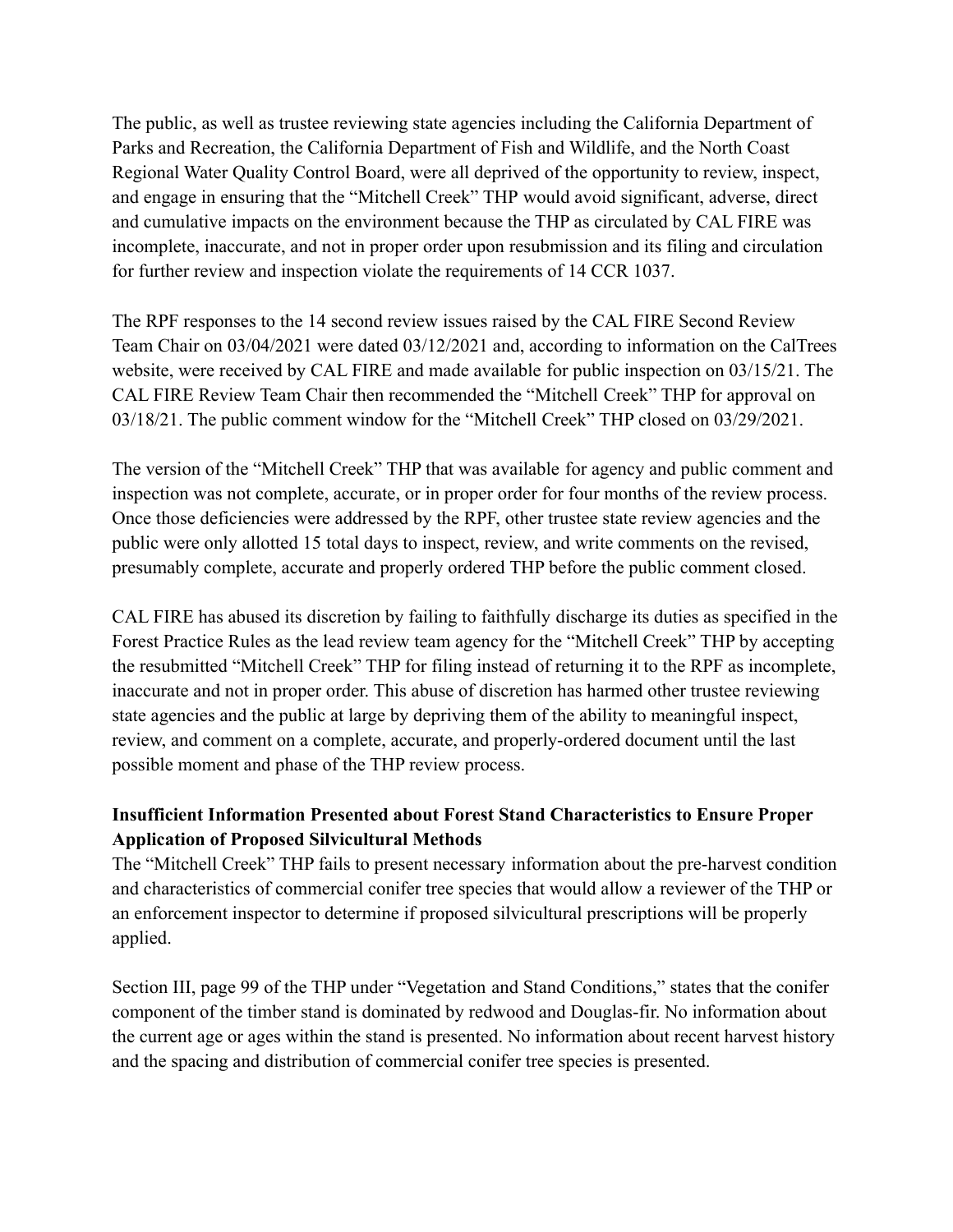Section III, page 106 of the THP, "Plan Addendum to Item 14, Silviculture," presents two tables with very limited stand information broken out by Site Class. These tables provide pre-harvest and anticipated gross volume per acre, growth estimates by percentage pre-harvest and post-harvest, conifer stocking by basal area pre-harvest and post-harvest, and percentage of species composition per-acre pre-harvest and post-harvest.

The information provided tells a reviewer nothing about the age or ages of trees in the forest stands to be harvested, the height or distribution of variations in heights of trees in the forest stands to be harvested, or the diameter or variations in distribution of diameter classes within the forest stands to be harvested. The THP also does not disclose whether the pre-harvest condition of forest stands proposed for harvest is evenaged or unevenaged or a mixture of these two.

The "Mitchell Creek" THP fails to provide basic information to inform reviewing agencies, a public reviewer, or a forest practice inspector about the most fundamental component of a Timber Harvest Plan--the forested stand proposed for harvest for the purposes of converting trees to timber for the creation of wood products.

In the absence of such fundamental information, how can any reviewer reasonably be expected to understand pre-harvest stand conditions and characteristics, how the proposed silvicultural methods will be applied, and what the post-harvest stand conditions will represent?

The "Mitchell Creek" THP is incomplete, and presents inadequate information to allow CAL FIRE or anyone else to determine how the proposed silviculture and its application will impact the forest stands proposed for harvest and whether or not those impacts might be significant, adverse and/or cumulatively considerable in nature.

# **Inadequate Assessment of Cumulative Impacts to Recreation Resources and Failure to Consider JDSF Recreation Management Plan When Conducting the Assessment** The cumulative impacts assessment presented in the "Mitchell Creek" THP for the recreational

resources is incomplete, inadequate, fails to consider JDSF's own Management Plan and its Recreation Management Plan, and the conclusions presented are not based on substantial evidence in light of the whole of the record.

Section IV, page 149 of the "Mitchell Creek" THP Under (D) "Recreation Resources" presents the RPF's attempt at evaluation of cumulative impacts on recreation. Here, the RPF states:

"Recreational activities on JDSF include camping, hunting, hiking, target shooting, equestrian use, berry-picking, bicycling, firewood cutting (with permit) and mushroom picking (with permit). The assessment area is frequently used for recreation as compared to other areas on the state forest." (Section IV (D), p. 149)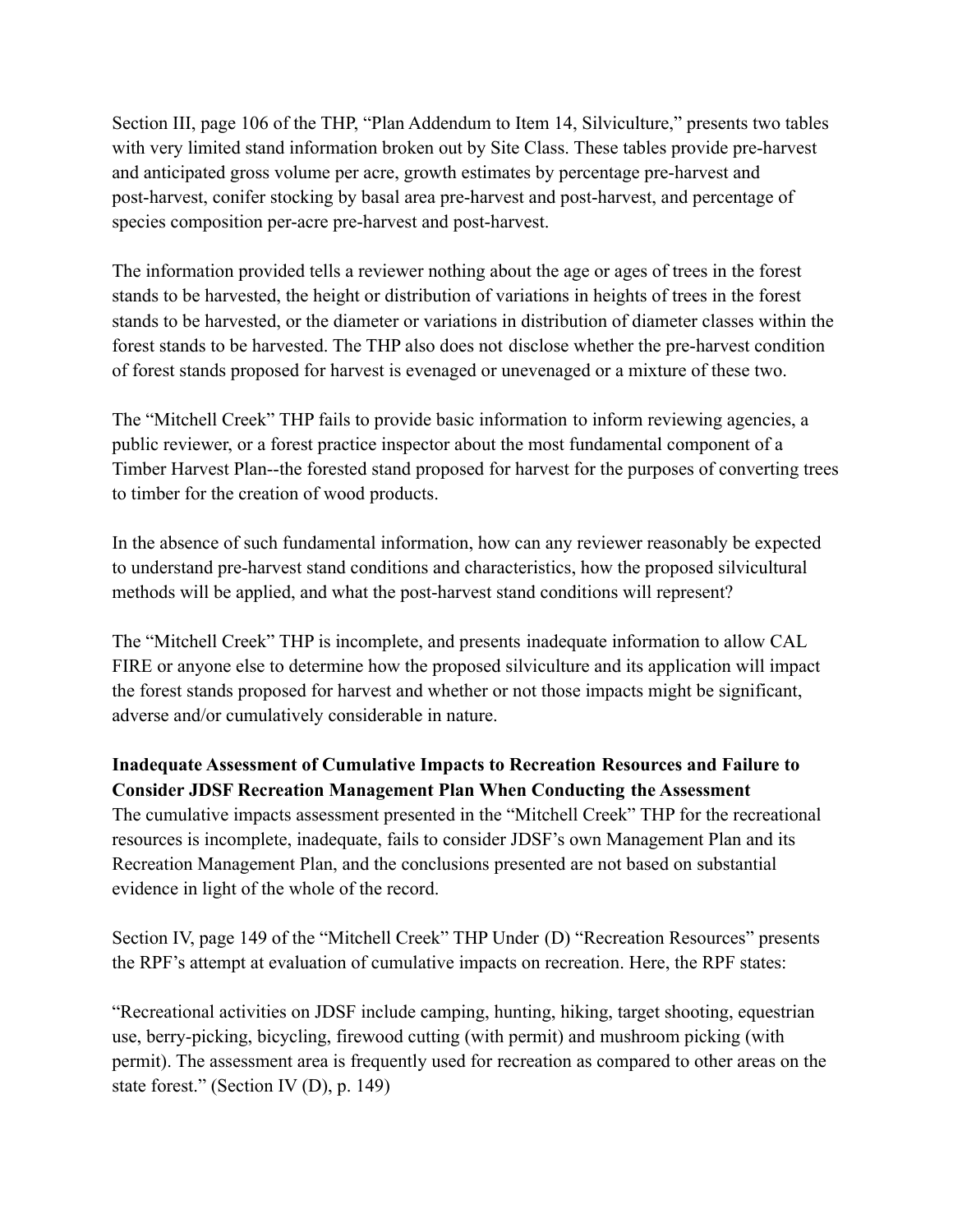The RPF seems to indicate some awareness of the popularity of recreational use within the recreational assessment area for the "Mitchell Creek" THP, but fails to specify or quantify what this information is based upon, or what efforts may have been made, if any, to determine that the assessment area is "frequently used" for recreational purposes and what "frequent use" actually means.

In the absence of a baseline other than a cursory, qualitative statement such as that the area is "frequently used" for recreation purposes, how can the RPF, CAL FIRE, or the reviewing public even begin to assess whether or not the proposed timber harvesting and associated activities of the "Mitchell Creek" THP will have a significant, adverse, direct or cumulative impact on recreational resources?

The RPF then characterizes the impacts to recreational resources from the proposed harvest and related activities as "short-term," stating:

"A short-term impact to recreational activities will occur during harvesting operations. During this period, the area in and adjacent to the project will be temporarily closed to recreation for safety purposes. Effort will be made to minimize duration of road/trail closures. Alternative hiking and biking routes will be studied and communicated to local bike groups. Ample opportunities to pursue these activities exist on portions of JDSF which are not subject to temporary closure. Firewood cutting with a permit may be allowed at designated areas only. The impact to recreation resources from this project will be temporary and the area will be reopened for recreation following the completion of operations."(*Ibid*.)

To begin with, this is the first mention in the assessment of cumulative impacts to recreational resources of the existence of hiking and biking trails within and adjacent to the "Mitchell Creek" THP area. One assumes, but cannot be sure, that these hiking and biking trails may be part of what the RPF intends to include when referring to the THP area being "frequently used" for recreational purposes.

Additionally, the characterization of the impacts to recreation as "short-term" does not address the nature of the severity of the impacts on the "frequently used" areas in and adjacent to the THP. A short-term impact may still be significant and adverse and cumulative, yet there appears to have been no effort on the part of the RPF to analyze or mitigate such impacts.

The fact that the closure of the roads and trails in the THP area will be temporary does nothing to inform whether or not the consequences of that impact are deemed to be significant, adverse, or cumulatively considerable.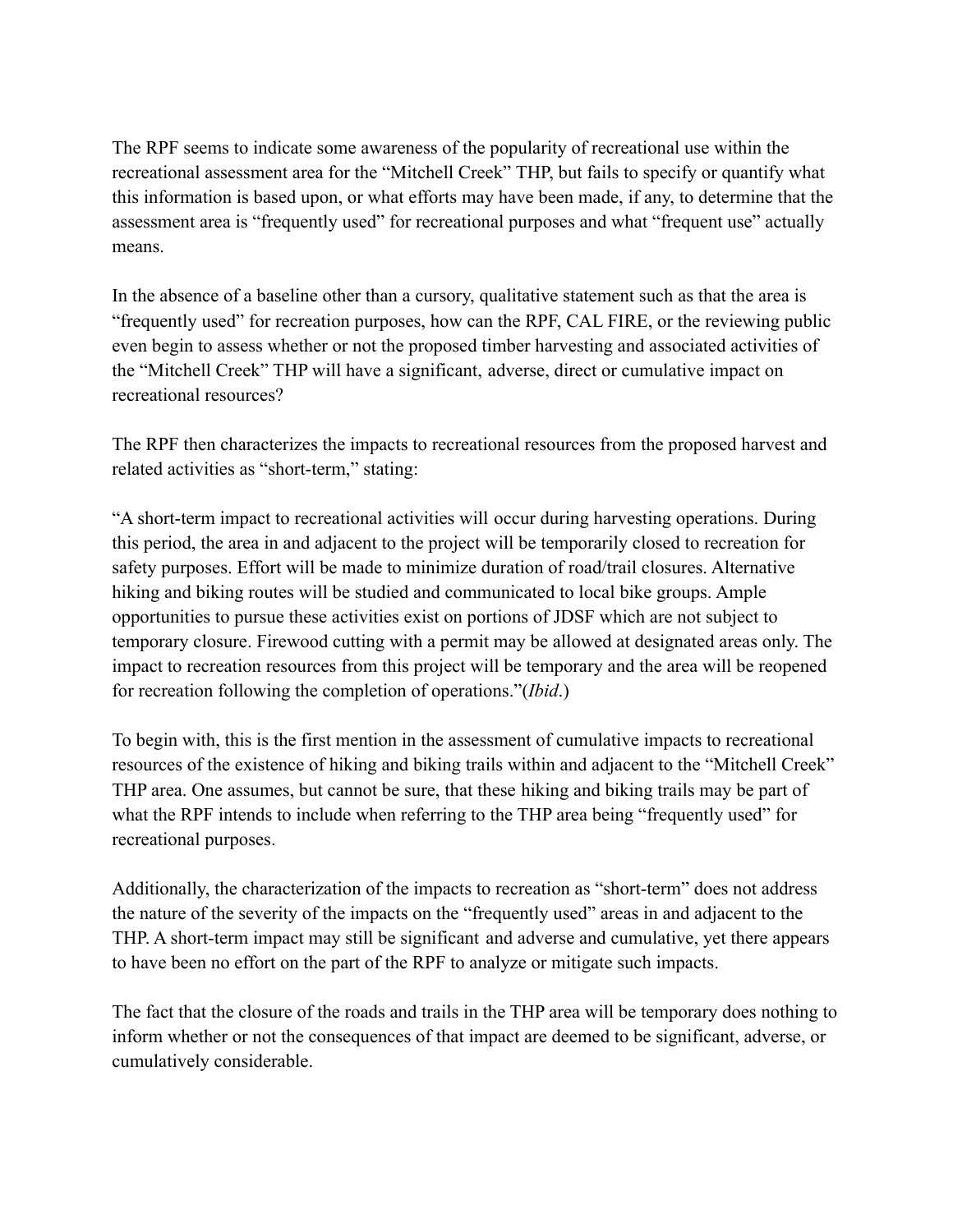The RPF states that alternative hiking and biking routes will be "studied" and communicated to local biking groups. What about local hikers? Equestrian trail users? Further, if the RPF has not yet in fact "studied" whether or not there are alternative trails that could be used during the time period that the THP area is closed for harvest, how can the RPF definitely determine that impacts to recreational resources will not be significant, adverse, and cumulative?

What if the RPF's post-hoc, deferred study finds no feasible or reasonable alternatives? What if those alternatives are not feasibly accessible, or would require substantially greater amounts of travel, or increase traffic and crowding on other trails within JDSF? Based on the information provided in Section IV (D) on page 149 of the "Mitchell Creek," THP it appears that the RPF has failed to conduct a meaningful analysis of the potentially significant, adverse and cumulative impacts to recreation, recreation users, and resources within JDSF that may be impacted by closure of the THP area to recreation and funneling that recreational use to other areas of the forest, to the extent that is even feasible.

The 2016 Jackson Demonstration State Forest Management Plan calls upon CAL FIRE to complete a user-needs study for recreational purposes on the forest to guide the creation of recreational plan. (JDSF Management Plan, at p. 11)

The 2016 JDSF Management Plan establishes that recreation and aesthetic enjoyment through low-impact forest uses is a goal of the plan, calling on the forest manager to:

"Demonstrate that recreation is compatible with demonstration and timber management land uses, as well as many research activities, through the integration of recreational development and use with these other activities. Utilize this opportunity to explain forest research and management to the recreating public. Include appropriate mitigations in harvest plans that may impact recreation and aesthetic values." (JDSF Management Plan, at p. 21)

Based on the information provided in Section IV, (D), page 149 of the "Mitchell Creek" THP, it does not appear that the RPF is aware of, let alone has considered, the goals and objectives of the JDSF Management Plan when evaluating potentially significant, adverse, and cumulative impacts of the proposed "Mitchell Creek" THP harvest and related activities.

Simply stating that alternative trail and road uses will be "studied" and communicated to stakeholders in a post-hoc manner does not address the potential for significant adverse cumulative impacts, nor does it provide any evidence that the RPF considered the responsibility to evaluate the potential for such impacts to occur and, if so, to mitigate those impacts to a point of being less than significant.